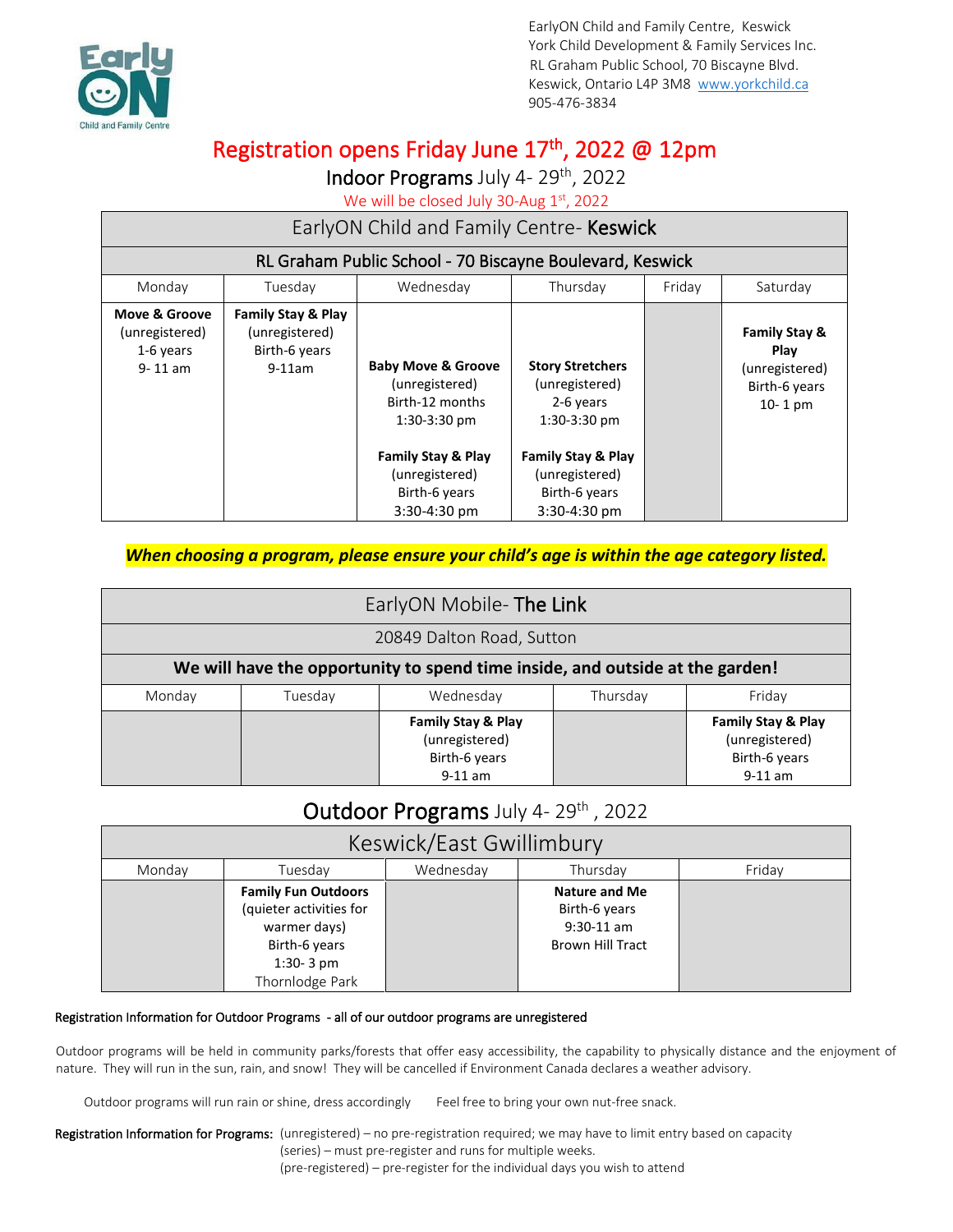

## Virtual Programs July 4-29<sup>th</sup>, 2022  *Offered through the Newmarket Main Centre Calendar*

| Monday                                                                                                                           | Tuesday                                                                                                            | Wednesday                                                                                                                                                            | Thursday | Friday                                                                                                                                                                                  | Saturday                                                            |
|----------------------------------------------------------------------------------------------------------------------------------|--------------------------------------------------------------------------------------------------------------------|----------------------------------------------------------------------------------------------------------------------------------------------------------------------|----------|-----------------------------------------------------------------------------------------------------------------------------------------------------------------------------------------|---------------------------------------------------------------------|
| <b>Fun with STEM</b><br>(series)<br>2-6 years<br>$1-2$ pm<br><b>EarlyON Circle</b><br>(series)<br>Birth-6 years<br>$3 - 3:30$ pm | Journey to<br>Kindergarten<br>(series)<br>Children starting in<br>JK/SK in fall<br>July 5- Aug 9<br>$1:30-3:30$ pm | <b>Community Safety</b><br>with YRP<br>(series)<br>2-6 years<br>$9-9:30$ am<br>Songs, Stories and<br><b>Rhymes in French</b><br>(series)<br>2-6 years<br>10-10:45 am |          | <b>EarlyON Circle</b><br>Birth-6 years<br>(series)<br>$9-9:30$ am<br><b>Infant Massage</b><br>(series)<br>$Birth - 12$ months<br>$10-11$ am<br>June 3- July 29th<br>Registration closed | <b>EarlyON Circle</b><br>(series)<br>Birth-6 years<br>$9 - 9:30$ am |

*Registration Information for Virtual Programs - pre-register for the program you wish to attend.*

*Please ensure you check email consent box in your account on the Children's Services site to allow us to email you the Zoom link.*

- $\checkmark$  A zoom link for each individual program will be emailed separately for your use.
- Families will be emailed prior to program if specific items are required for full participation.
- $\checkmark$  Family/parent support will be available following each program. It is not our intent to have the babies watching the screen. Babies should be interacting with you. Babies do not need to be awake for parents/caregivers to participate in infant programs.

#### *When choosing a program, please ensure your child age is within the age category listed.*

#### Please Note: We will be closed July 30-Aug  $1<sup>st</sup>$  for the Civic Long weekend.

#### REGISTRATION PROCESS FOR ALL EARLYON PROGRAMS

Beginning April 1<sup>st</sup>, all EarlyON Child and Family programs across York Region moved to a new Provincial online registration platform that provides an accessible one-stop-shop process for all EarlyON programs across York Region. In order to gain access to the new platform, families will first be required to create an account with the Children's Services Portal**.** <https://www.missioninc.com/cso/york/en-ca/services>

Your EarlyON Newmarket and Keswick team will provide support to you throughout every step of this process.

Newmarket [EarlyON \(missioninc.com\)](https://can01.safelinks.protection.outlook.com/?url=https%3A%2F%2Fwww.missioninc.com%2Fcso%2Fyork%2Fen-ca%2Fearlyon%2Fcalendar%3Fho_id_num%3D162&data=04%7C01%7Clchapman%40yorkchild.ca%7Ca03b1eb90421461f775908da135256ac%7C4b36106cea324aba99c1f8ef65aa3af8%7C0%7C0%7C637843541608558345%7CUnknown%7CTWFpbGZsb3d8eyJWIjoiMC4wLjAwMDAiLCJQIjoiV2luMzIiLCJBTiI6Ik1haWwiLCJXVCI6Mn0%3D%7C3000&sdata=jOdYcZJGOlT7ci3Ra8JielrqbzjjrsUEHxMxhb5i5s0%3D&reserved=0) Direct link to the Newmarket calendar Keswick [EarlyON \(missioninc.com\)](https://can01.safelinks.protection.outlook.com/?url=https%3A%2F%2Fwww.missioninc.com%2Fcso%2Fyork%2Fen-ca%2Fearlyon%2Fcalendar%3Fho_id_num%3D477&data=04%7C01%7Clchapman%40yorkchild.ca%7Ca03b1eb90421461f775908da135256ac%7C4b36106cea324aba99c1f8ef65aa3af8%7C0%7C0%7C637843541608558345%7CUnknown%7CTWFpbGZsb3d8eyJWIjoiMC4wLjAwMDAiLCJQIjoiV2luMzIiLCJBTiI6Ik1haWwiLCJXVCI6Mn0%3D%7C3000&sdata=Hfp2C%2BCKLcsKFUAH3CijWEryaSDPFaMuJIDuBwQcQC8%3D&reserved=0) Direct link to the Georgina calendar (You may need to copy hyperlink and paste into browser)

EarlyON program registration user guide:

[https://www.canva.com/design/DAE6a-pwIR8/mLBfvPGF8k7FR1WtKT0sOA/view?utm\\_content=DAE6a](https://can01.safelinks.protection.outlook.com/?url=https%3A%2F%2Fwww.canva.com%2Fdesign%2FDAE6a-pwIR8%2FmLBfvPGF8k7FR1WtKT0sOA%2Fview%3Futm_content%3DDAE6a-pwIR8%26utm_campaign%3Ddesignshare%26utm_medium%3Dlink%26utm_source%3Dpublishsharelink&data=04%7C01%7Clchapman%40yorkchild.ca%7Cc2e0b60f63ad43b9aa6508da0cfbf864%7C4b36106cea324aba99c1f8ef65aa3af8%7C0%7C0%7C637836573786361761%7CUnknown%7CTWFpbGZsb3d8eyJWIjoiMC4wLjAwMDAiLCJQIjoiV2luMzIiLCJBTiI6Ik1haWwiLCJXVCI6Mn0%3D%7C3000&sdata=N661V87aIvEre5Ftuy4sUllwQezcT2oppMeQc%2Fo6244%3D&reserved=0)[pwIR8&utm\\_campaign=designshare&utm\\_medium=link&utm\\_source=publishsharelink](https://can01.safelinks.protection.outlook.com/?url=https%3A%2F%2Fwww.canva.com%2Fdesign%2FDAE6a-pwIR8%2FmLBfvPGF8k7FR1WtKT0sOA%2Fview%3Futm_content%3DDAE6a-pwIR8%26utm_campaign%3Ddesignshare%26utm_medium%3Dlink%26utm_source%3Dpublishsharelink&data=04%7C01%7Clchapman%40yorkchild.ca%7Cc2e0b60f63ad43b9aa6508da0cfbf864%7C4b36106cea324aba99c1f8ef65aa3af8%7C0%7C0%7C637836573786361761%7CUnknown%7CTWFpbGZsb3d8eyJWIjoiMC4wLjAwMDAiLCJQIjoiV2luMzIiLCJBTiI6Ik1haWwiLCJXVCI6Mn0%3D%7C3000&sdata=N661V87aIvEre5Ftuy4sUllwQezcT2oppMeQc%2Fo6244%3D&reserved=0)

Watch this video to see how to register:

https://www.canva.com/design/DAE58a6dOwg/watch?utm\_content=DAE58a6dOwg&utm\_campaign=designshare&utm [medium=link&utm\\_source=publishsharelink](https://can01.safelinks.protection.outlook.com/?url=https%3A%2F%2Fwww.canva.com%2Fdesign%2FDAE58a6dOwg%2Fwatch%3Futm_content%3DDAE58a6dOwg%26utm_campaign%3Ddesignshare%26utm_medium%3Dlink%26utm_source%3Dpublishsharelink&data=04%7C01%7Clchapman%40yorkchild.ca%7Cc2e0b60f63ad43b9aa6508da0cfbf864%7C4b36106cea324aba99c1f8ef65aa3af8%7C0%7C0%7C637836573786361761%7CUnknown%7CTWFpbGZsb3d8eyJWIjoiMC4wLjAwMDAiLCJQIjoiV2luMzIiLCJBTiI6Ik1haWwiLCJXVCI6Mn0%3D%7C3000&sdata=E92uEvrFe7FAzongvZO1vC03VGMg3OY2yfTZXyKSGMI%3D&reserved=0)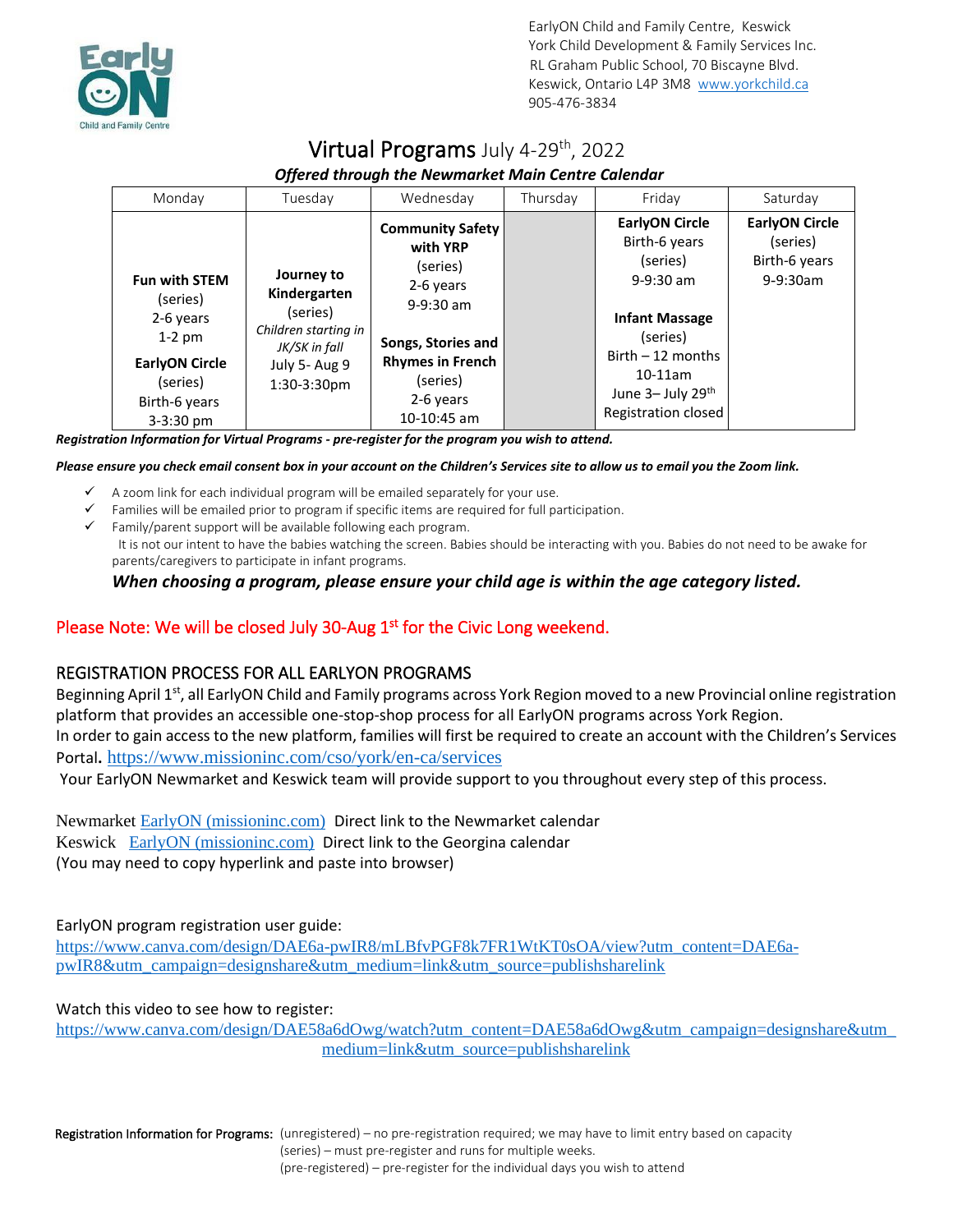

# In-Person CAPC Programs July 2022

| Port Bolster/Keswick/Sutton-CAPC                                                     |                                                                                       |                                                                                                 |          |        |  |
|--------------------------------------------------------------------------------------|---------------------------------------------------------------------------------------|-------------------------------------------------------------------------------------------------|----------|--------|--|
| Monday                                                                               | Tuesday                                                                               | Wednesday                                                                                       | Thursday | Friday |  |
| Play and Learn<br>(unregistered)<br>Birth $-6$ years<br>$9-11am$<br>The Link, Sutton | Play and Learn<br>(unregistered)<br>Birth $-6$ years<br>$9-11am$<br>Port Bolster Hall | Gardening<br>(pre-register)<br>Birth- 6 years<br>$9 - 11$ am<br>The Keswick Christian<br>Church |          |        |  |
| Walk and Splash<br>(pre-register)<br>Birth $-6$ years<br>12-1:30 pm<br>The ROC       | Play and Learn<br>(unregistered)<br>Birth $-6$ years<br>$1-3$ pm<br>Port Bolster Hall |                                                                                                 |          |        |  |

#### Registration Information for Programs hosted by Community Action Program for Children (CAPC)

- To register, please email georgina.capc@gmail.com
- Include: names of adult(s) & child(ren), program name(s), day of the week and phone number.
- Only pre-registered people will be permitted to attend.
- ✓ Outdoor programs will run rain or shine, dress accordingly.
- $\checkmark$  In the event of extreme weather conditions, families will be contacted.
- $\checkmark$  Feel free to bring your own nut-free snack.

Please visi[t https://www.yorkchild.ca/capc/program-calendar/](https://www.yorkchild.ca/capc/program-calendar/) to see CAPC's full calendar and program descriptions.

# EarlyON Program Descriptions

**Baby and Me** Parents, caregivers and babies are invited to join in on conversations and information sharing on healthy child development. This program includes songs, rhymes, and activities, which encourage connections with your baby.

**Baby Messy Play** This program welcomes parents, caregivers and babies to engage with their senses to promote early learning and development. Join us in exploring creative messy activities while having fun.

**Baby Move and Groove** This program provides an opportunity for parents, caregivers and their babies to engage in active play that supports the development of gross motor skills while having fun. Through a variety of activities together we will stretch, bend and move to music to support healthy living while celebrating developmental milestones

**Creative Chefs** This program invites parents, caregivers, and children to participate in fun and interactive early learning experiences while preparing healthy and nutritious food. Resources on healthy eating and nutrition will be made available for families.

**EarlyON Circle**: A program filled with a variety of songs, tickles, and rhymes as well as story time.

**Family Fun Outdoors** This program provides the opportunity to visit local parks and outdoor spaces. Parents, caregivers, and children can come and enjoy some fun and interactive outdoor physical activities. Studies show that children who play outdoors are happier, healthier, and smarter. Our afternoon program will offer quieter activities for warmer days.

**Family Stay & Play** Parents, caregivers and children are welcome to engage in a variety of fun early learning experiences that build positive relationships. A selection of materials will be available for you to play and learn together while providing parents and caregivers with an opportunity to connect with others.

**Little Artist** Welcome to Little Artists! This program inspires the adult to nurture creative kids through easy, open-ended and fun activities. It's the kind of activities that children will want to do over and over again.

**Musical Babies** This program welcomes parents, caregivers, and babies to experience music together. Families will gather and sing songs, learn rhymes, and use a variety of musical instruments, props, and materials.